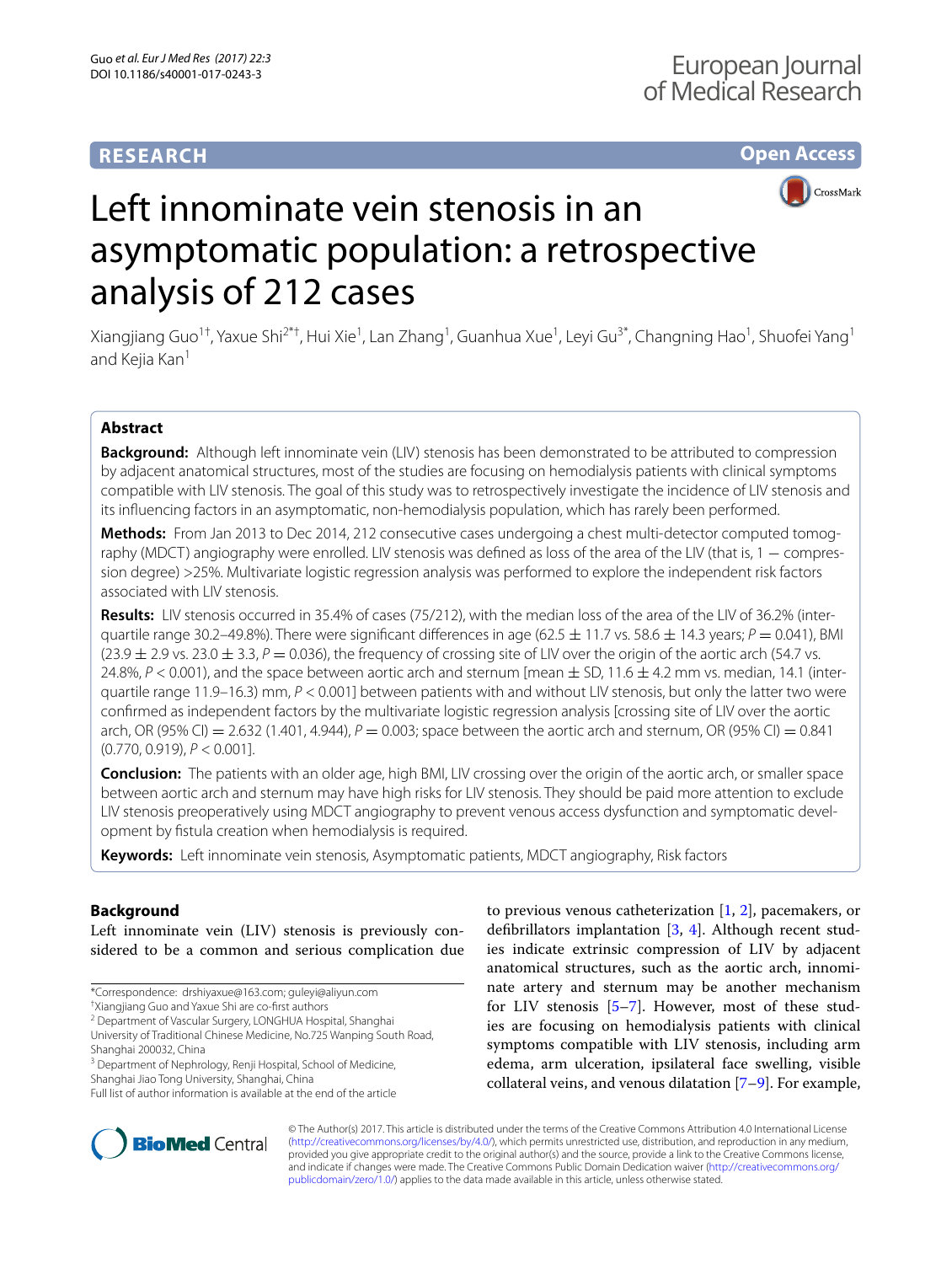KOTODA et al. reported that LIV stenosis occurred in seven hemodialysis patients using digital subtraction angiography (DSA) and confirmed an anatomic relationship among the LIV, sternum, and arch vessels by multidetector computed tomography (MDCT) angiography [[9\]](#page-4-6). Further, Shi et al. [[8](#page-4-7)] proved that these anatomical factors to contribute to LIV stenosis in hemodialysis patients by measuring the LIV diameter as well as the space between the sternum and aortic arch on the cross section of the MDCT scan. Rare studies to investigate the anatomical compression mechanism of LIV stenosis in non-hemodialysis patients without corresponding clinical symptoms. Therefore, the goal of this study was to retrospectively investigate the incidence of LIV stenosis and its influencing factors in an asymptomatic, nonhemodialysis population using MDCT angiography.

## **Methods**

## **Patients**

From Jan 2013 to Dec 2014, 212 consecutive outpatients who underwent chest MDCT angiography examination in Renji Hospital, School of Medicine, Shanghai JiaoTong University due to other primary diseases (such as chest pain, heart disease, lung disease, etc.), were enrolled in this study. Patients were excluded from analysis if they met any of the exclusion criteria: (1) aged less than 20 years, (2) with a huge occupying lesion in neck or thoracic cavity, (3) had thoracocyllosis, (4) gravida, (5) had aneurysm of thoracic aorta, (6) had a history of venous placement of catheters, pacemaker, and defibrillator wires, or (7) had clinical signs of LIV compression syndrome. This study was approved by the Ethics Committee of Renji Hospital.

## **Data collection**

Medical records of the eligible patients including demographic data, current diseases, and history of smoking and thoracic surgery were collected. All patients underwent an MDCT scan examination using a BrightSpeed Elite CT scanner with a spatial resolution of 0.625 mm (GE, Milwaukee, USA) in a supine position. Scanning parameters were (1) axial images, 1.25–5 mm with an interval of  $1-5$  mm; (2) rotation speed, 0.35 s; and (3) table speed, 7.5–15 mm/s. Images were acquired during maximum inspiration and breath holding. Non-ionic contrast medium (1.8 ml/kg body weight; iopamidol 370, Bracco Sine Pharmaceutical Co. Ltd., Shanghai, China) was administered using a power injector through the right arm vein at a speed of 3–3.5 ml/s. The scan images were reviewed by two investigators using GE AW VOL-UMESHARE2 Workstations. The space between the aortic arch and sternum, diameter of the aortic arch, anterior–posterior diameter and left–right diameter of the thoracic cage, and length of anterior and posterior mediastinum were measured. Also, the areas of LIV at its crossing site over aortic arch, as well as areas of LIV proximal and distal to the crossing site, were also recorded. The degree of compression was expressed as the ratio of the area of the LIV at the site of maximal compression (that is, residual surface area) to area of the un-compressed distal ends of LIV. LIV stenosis was defined as loss of the area of the LIV (that is,  $1 - \text{com-}$ pression degree) >25%.

#### **Statistical analysis**

Data were analyzed using SPSS 19.0 software (SPSS Inc., Chicago, IL, USA). Normally and non-normally distributed continuous data were expressed as the mean  $\pm$  standard deviation (SD) and median (interquartile range, IQR), respectively. Differences of continuous data were compared using independent *t* test or Mann– Whitney *U* test when appropriate. Categorical data were shown as frequency (proportion) and compared using  $\chi^2$ test. Only significant variables with a *P* value <0.05 on the univariate analysis were entered into the multivariate logistic regression model with a forward feature selection procedure to investigate the independent risk factors associated with LIV stenosis.

#### **Results**

A total of 212 asymptomatic subjects including 122 males and 90 females (mean age  $60.0 \pm 13.5$  years) were retrospectively reviewed. MDCT scan revealed that LIV stenosis occurred in 35.4% of cases (75/212), with the median loss of the area of the LIV of 36.2% (IQR, 30.2– 49.8%) (Fig. [1](#page-2-0)).

Table [1](#page-2-1) shows the comparison of demographic and anatomical characteristics between patients with and without LIV stenosis. As a result, there were no significant differences in demographic characteristics of gender (*P* = 0.134), height (*P* = 0.059), weight (*P* = 0.372), hypertension ( $P = 0.059$ ), diabetes mellitus ( $P = 0.968$ ), coronary disease  $(P = 0.400)$ , stroke  $(P = 0.388)$ , history of smoking ( $P = 0.663$ ), thoracic surgery ( $P = 0.345$ ), and calcification of aortic arch  $(P = 0.557)$  between two groups; however, LIV stenosis patients showed an older age  $(62.5 \pm 11.7 \text{ vs. } 58.6 \pm 14.3 \text{ years}, P = 0.041)$  and a higher BMI (23.9  $\pm$  2.9 vs. 23.0  $\pm$  3.3, *P* = 0.036).

As to the anatomical factors (Table  $1$ ), there were no statistical differences between patients with and without LIV stenosis in the aortic arch diameter  $(30.2 \pm 4.3 \text{ vs.})$  $30.8 \pm 3.8$  mm,  $P = 0.262$ ), aortic arch cross-sectional area (728.9  $\pm$  205.7 vs. 757.6  $\pm$  177.2 mm<sup>2</sup>, *P* = 0.310), anterior–posterior diameter of the thoracic cage  $(165.7 \pm 19.9 \text{ vs. } 168.3 \pm 23.9 \text{ mm}, P = 0.408)$ , leftright diameter of the thoracic cage (228.5  $\pm$  36.6 vs.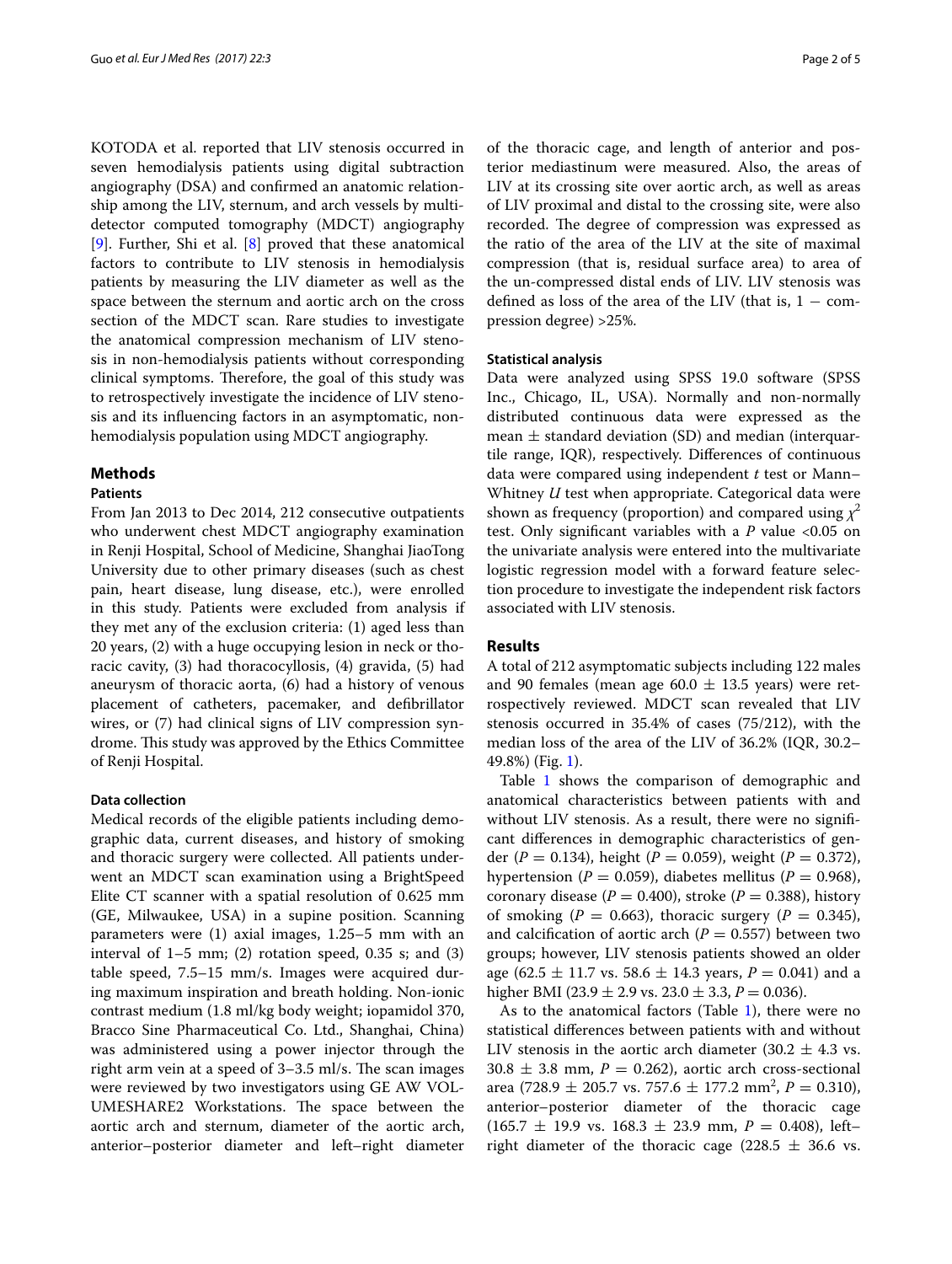

<span id="page-2-1"></span><span id="page-2-0"></span>

|  |  |  |  | Table 1 Comparison of characteristics in patients with and without LIV stenosis |
|--|--|--|--|---------------------------------------------------------------------------------|
|--|--|--|--|---------------------------------------------------------------------------------|

| <b>Risk factors</b>                                  | <b>LIV stenosis</b>   | P                 |         |
|------------------------------------------------------|-----------------------|-------------------|---------|
|                                                      | Without ( $n = 137$ ) | With $(n = 75)$   |         |
| Male, $n$ $%$                                        | 84 (61.3)             | 38 (50.7)         | 0.134   |
| Age, years                                           | $58.6 \pm 14.3$       | $62.5 \pm 11.7$   | 0.041   |
| Height, cm                                           | $166.3 \pm 7.6$       | $164.2 \pm 8.0$   | 0.059   |
| Weight, kg                                           | $62(56 - 70)$         | $65(60 - 70)$     | 0.372   |
| BMI                                                  | $23.0 \pm 3.3$        | $23.9 \pm 2.9$    | 0.036   |
| Hypertension, n (%)                                  | 31(22.6)              | 26 (34.7)         | 0.059   |
| Diabetes mellitus, n (%)                             | 18(13.1)              | 10(13.3)          | 0.968   |
| Coronary disease, n (%)                              | 10(7.3)               | 8(10.7)           | 0.400   |
| Stroke, n (%)                                        | 4(2.9)                | 4(5.3)            | 0.388   |
| History of smoking, n (%)                            | 25(18.4)              | 12(16.0)          | 0.663   |
| History of thoracic surgery, n (%)                   | 21(15.3)              | 8(10.7)           | 0.345   |
| Calcification of aortic arch, n (%)                  | 51 (37.2)             | 31(41.3)          | 0.557   |
| Crossing site of LIV over aortic arch, n (%)         |                       |                   | < 0.001 |
| Over the origin of the aortic arch                   | 34 (24.8)             | 41 (54.7)         |         |
| Over the three branches of the aortic arch           | 103(75.2)             | 34 (45.3)         |         |
| Space between the aortic arch and sternum, mm        | 14.1 (11.9-16.3)      | $11.6 \pm 4.2$    | < 0.001 |
| Aortic arch diameter, mm                             | $30.2 \pm 4.3$        | $30.8 \pm 3.8$    | 0.262   |
| Aortic arch cross-sectional area, mm <sup>2</sup>    | 728.9 ± 205.7         | 757.6 ± 177.2     | 0.310   |
| Anterior-posterior diameter of the thoracic cage, mm | 165.7 ± 19.9          | $168.3 \pm 23.9$  | 0.408   |
| Left-right diameter of the thoracic cage, mm         | $228.5 \pm 36.6$      | $219.2 \pm 41.4$  | 0.094   |
| Length of anterior and posterior mediastinum, mm     | 81.0 (71.4-95.2)      | 80.8 (69.9-100.4) | 0.822   |

*LIV* left innominate vein, *BMI* body mass index

 $219.2 \pm 41.4$  mm,  $P = 0.094$ ), and length of anterior and posterior mediastinum [81.0 (71.4–95.2) vs. 80.8 (69.9– 100.4) mm,  $P = 0.822$ ]. Nevertheless, more patients having the LIV crossed over the origin of the aortic arch in the LIV stenosis group [54.7% (41/75) vs. 24.8% (34/137),

*P* < 0.001]. Also, the space between the aortic arch and sternum was significantly smaller in the patients with LIV stenosis than that in patients without LIV stenosis [mean  $\pm$  SD, 11.6  $\pm$  4.2 mm vs. median, 14.1 (IQR 11.9– 16.3) mm, *P* < 0.001].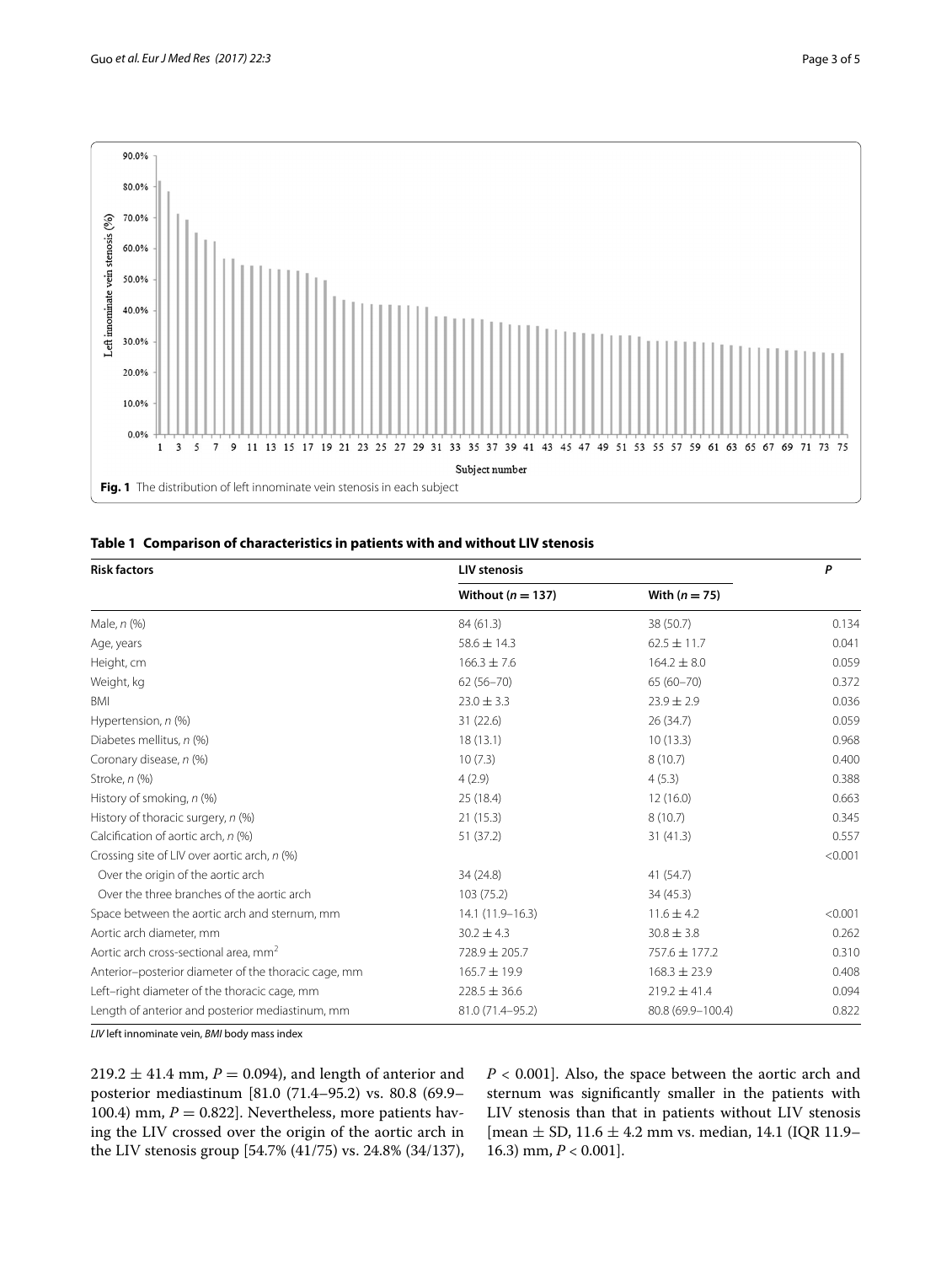Multivariate logistic regression analysis showed that only the crossing site of LIV over the aortic arch [OR  $(95\% \text{ CI}) = 2.632 \ (1.401, 4.944), P = 0.003$  and space between the aortic arch and sternum were independent factors for LIV stenosis [OR (95% CI) =  $0.841$  (0.770, 0.919), *P* < 0.001] (Table [2\)](#page-3-0). These findings suggested that patients with LIV crossing over the origin of the aortic arch or patients with smaller space between aortic arch and sternum had higher risks for LIV stenosis.

## **Discussion**

Most researches focus on LIV compression, stenosis, or occlusion in hemodialysis patients [[7–](#page-4-5)[9](#page-4-6)]. To the best of our knowledge, this is the first report of LIV stenosis in non-hemodialysis, asymptomatic patients with MDCT angiography images. Our results demonstrated a prevalence of 35.4% in the investigated population with the median loss of the area of the LIV of 36.2% (IQR 30.2– 49.8%), which seemed to be relatively lower than that in the hemodialysis, symptomatic patients (44%, 21/48 [\[5](#page-4-4)]; and 47.4%, 9/19 [\[8](#page-4-7)]). This may be attributed to the fact that in non-hemodialysis patients, LIV compression can be partially compensated by collateral veins along the chest wall, in the neck, and in the mediastinum, thus avoiding the development of LIV stenosis and corresponding symptoms [\[5](#page-4-4), [8\]](#page-4-7). On the contrary, creation of arteriovenous fistula for hemodialysis patients may lead to remarkably increased blood flow through the central veins, which is not insufficient to be compensated by collateral veins, thus causing venous hypertension and related clinical symptoms [[5,](#page-4-4) [8](#page-4-7)]. Accordingly, our study indicates the necessity of preoperative evaluation of LIV stenosis, aiming to prevent the development of clinical symptoms by fistula creation when hemodialysis is required.

It is believed that tortuosity and/or expansion of the great vessels may result in the above extrinsic compression [[5](#page-4-4)], while the aortic or innominate artery may become

<span id="page-3-0"></span>**Table 2 Identification of independent risk factors for LIV stenosis**

| <b>Risk factors</b>                               | Multivariable logistic regression<br>analysis |                                       |       |  |
|---------------------------------------------------|-----------------------------------------------|---------------------------------------|-------|--|
|                                                   | ß                                             | OR (95% CI)                           |       |  |
| <b>BMI</b>                                        |                                               | $0.092$ 1.097 (0.990-1.215)           | 0.078 |  |
| Crossing site of LIV over the aortic<br>$\arch^a$ |                                               | 0.968 2.632 (1.401, 4.944)            | 0.003 |  |
| Space between the aortic arch<br>and sternum      |                                               | $-0.173$ 0.841 (0.770, 0.919) < 0.001 |       |  |

*LIV* left innominate vein, *OR* odd ratio, *CI* confidence interval, *BMI* body mass index

<sup>a</sup> The category "over the three branches of aortic arch" was used as the reference category

tortuous and ectatic with aging, systemic hypertension, and high BMI [\[10,](#page-4-8) [11\]](#page-4-9). Therefore, these demographic characteristics may serve as risk factors for LIV stenosis theoretically. As expected, age and BMI were found to be significantly different between patients with and without LIV stenosis. The insignificant difference in hypertension may be due to the small sample size in our study.

Furthermore, our multivariate logistic regression analysis showed that only the crossing of LIV over the origin of the aortic arch and small space between aortic arch and sternum were independent factors for LIV stenosis, further confirming the fact that LIV stenosis may be caused by anatomical compression of the aortic arch behind the sternum, which was in line with previous studies [\[6](#page-4-10), [8](#page-4-7)].

Digital subtraction angiography (DSA), which can clearly visualize the blood vessels, is the gold standard for detecting angiostenosis  $[12, 13]$  $[12, 13]$  $[12, 13]$  $[12, 13]$ . However, its utilization is limited by failing to identify extrinsic compression. In addition to assessing the vascular access condition and degree of vascular stenosis, MDCT angiography is able to rebuild the images of surrounding structures around the vascular stenosis site  $[14–17]$  $[14–17]$ . Hence, the patients who underwent the MDCT angiography examination were included in our analyses. Furthermore, it is reported that the contrast media are injected by the right arm veins during the MDCT scan which may provide better image quality compared with the left arm injection  $[18]$  $[18]$ . Thus, we also adopted the right arm injection in our study.

Our study had some limitations. First, the retrospective nature may result in some data recording bias. Second, the number of patients included in this study was small, which may lead to an under- or over-estimation of LIV stenosis and the roles of its influencing factors. Thirdly, our patients were collected from outpatient clinics, and most of them were not subjected to vascular diseases. Thus, DSA examination was not performed and the comparison between DSA and MDCT could not be available. Accordingly, we believe our conclusions should be further evaluated and confirmed in greater detail in a larger prospective study.

#### **Conclusion**

Our present study indicates that there may also be approximately 35.4% patients to have LIV stenosis in an asymptomatic, non-hemodialysis population. The patients with an older age, high BMI, LIV crossing over the origin of the aortic arch, or smaller space between aortic arch and sternum may have high risks for LIV stenosis. Therefore, these patients should be paid more attention to exclude LIV stenosis preoperatively using MDCT angiography to prevent venous access dysfunction and symptomatic development by fistula creation when hemodialysis is required.